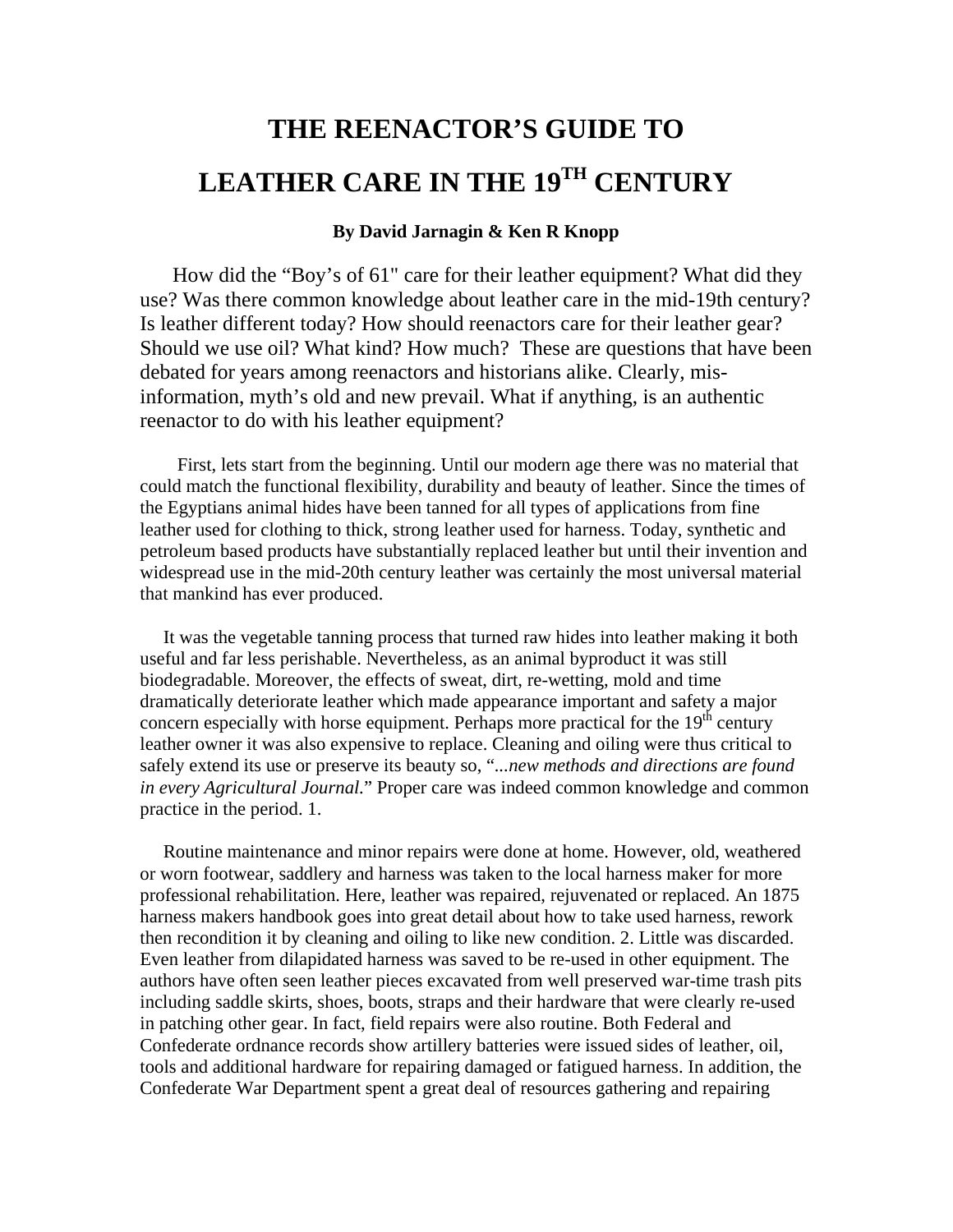equipment recovered from the battlefields while the Federal's contracted firms to specifically repair and restore used accoutrements to serviceable condition. (3).

To be sure, leather today differs widely from that tanned in the  $19<sup>th</sup>$  century. Most leather available in the United States is not bark tanned in the same manner as it was a century and a half ago. True, some leather is still vegetable tanned but using barks (mostly Quebracho from South America) and chemicals as well as chemical dyes that are completely different from the period. Tanning methods also took longer then than now. Even the cattle raised today for hides are bred and fed differently using accelerated feeds and generally slaughtered at an earlier age than cattle of the period. For example, modern shoe leather by design requires much less care which allows little or no break in period but also shortens its life span. Perhaps more significant, as a result of the passing of time and our "throw away society" we have unfortunately lost a lot of basic knowledge about the correct way to care for vegetable tanned leather and worse, allowed misinformation and myths to take hold.

 For example, the proper use of soap and how/when to clean leather has long been a serious question. According to  $19<sup>th</sup>$  century edicts, leather should be brushed and wiped down as often as used and, routinely thoroughly cleaned. The following passage is from a 1915 U.S. Army publication called the "Privates Manual". It provides a look into the aspects of leather care at a time when this information was beginning to be lost. Since the army at that time still depended heavily on leather equipment it was a required and no doubt, an "employed" knowledge.

 "*Cleaning. Daily, or as often as used, leather equipment should be wiped off with a cloth slightly dampened in water, merely to remove mud, dust or other foreign substances.* 

*At intervals of from one to four weeks, depending upon the circumstances, it is essential that the equipment be thoroughly cleaned in accordance with the following instructions.*

 *A. Separate all parts, unbuckle straps, remove all buckles, loops, etc. where possible.* 

 *B. Wipe off all surface dust and mud with a damp (not wet) sponge. After rinsing out the sponge, a lather is made by moistening the sponge in clear water, squeezing it out until nearly dry, and rubbing it vigorously upon the soap. When a thick, creamy lather is obtained, thoroughly clean each piece without neglecting any portion. Each strap should be drawn its length through the lathered sponge.* 

 *C. After the leather has been allowed to become partially dry, it should be rubbed vigorously with a soft cloth to give it the neat, healthy appearance that is desired.* (4)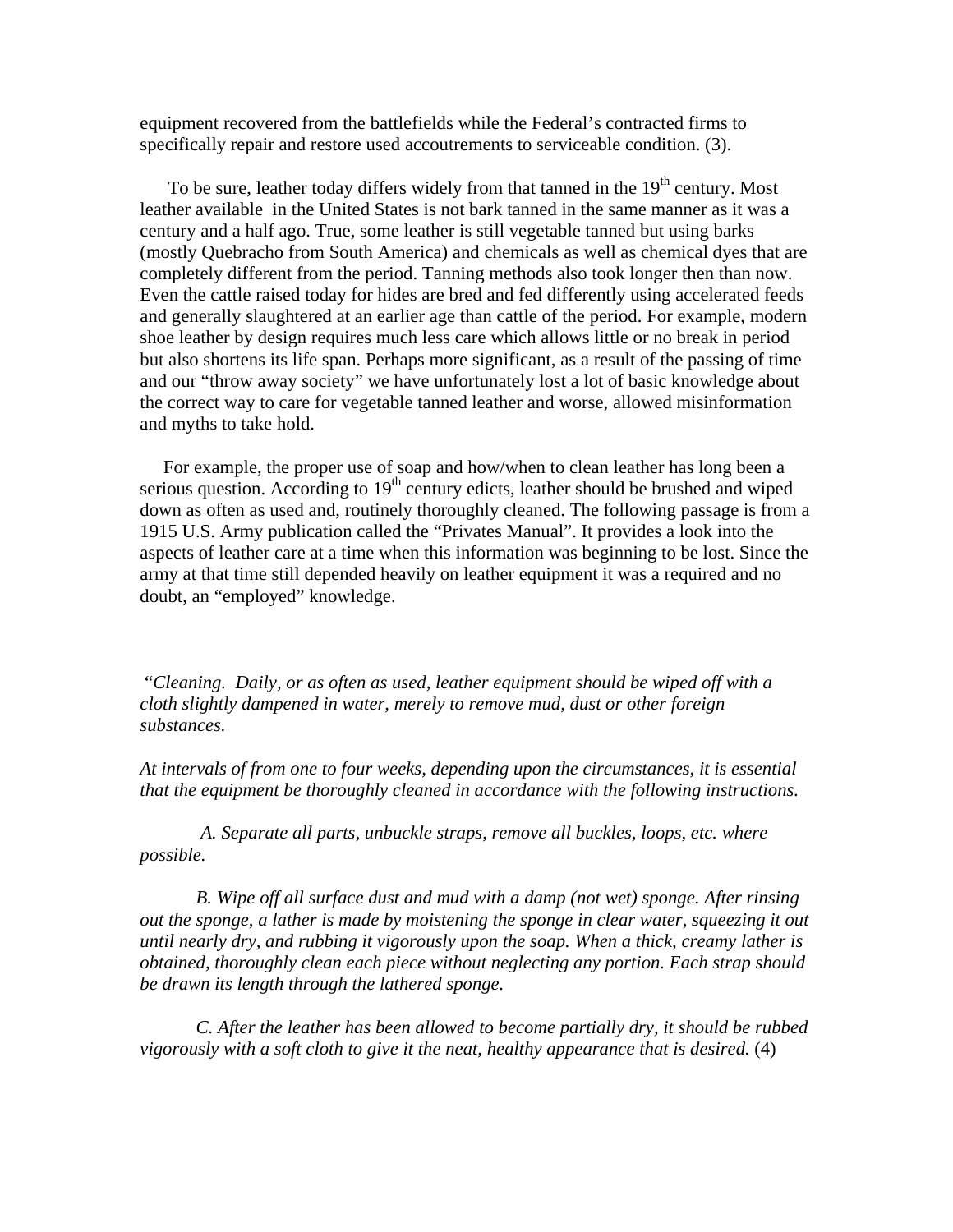

This original Federal cap pouch was stored in a very dry climate. The age hardening is quite severe. However, a careful cleaning and light oiling will bring alot of life back the cap pouch as can be seen in the second picture of the same artifact.

 Civil War period leather soaps were apparently such a common item they are not easily defined today. Harness makers of the period often made their own soaps selling the excess from their shops. A few such as English "Crown","Scotch" or "Castile" soaps were available on the commercial markets yet the appropriate soap was of such major importance period leather manuals urged that, "*strong soap should never be used, as the alkalies penetrate the leather and harden it".* (5) (photos/drawings # 1)

 The importance of simply brushing the leather should not be overlooked: *"brushing is often omitted, but it is almost as important as the cleaning of the surface of the leather, as the fine dirt is thus removed, and it does not interfere in anyway with the penetration of the oil or grease into the pores of the leather or around stitches."* (6)

 The reason for routine cleaning is to prevent a condition known as "Age Hardening". *"This phenomenon is observed mainly with thicker leathers found in military, carriage, and rural industries collections. It manifests itself by a darkening in the colour and a loss of flexibility. In severe cases, the surface structure is damaged and cracks appear". When the humidity is high, the leather absorbs moisture which partially dissolves water soluble materials present between the fibers. As the humidity reduces, moisture within the structure of the leather moves towards the outer surface, taking nontans and other material with it. These are then deposited in the grain and flesh layers as the moisture evaporates. Over a period of time, months or years, there is a gradual build*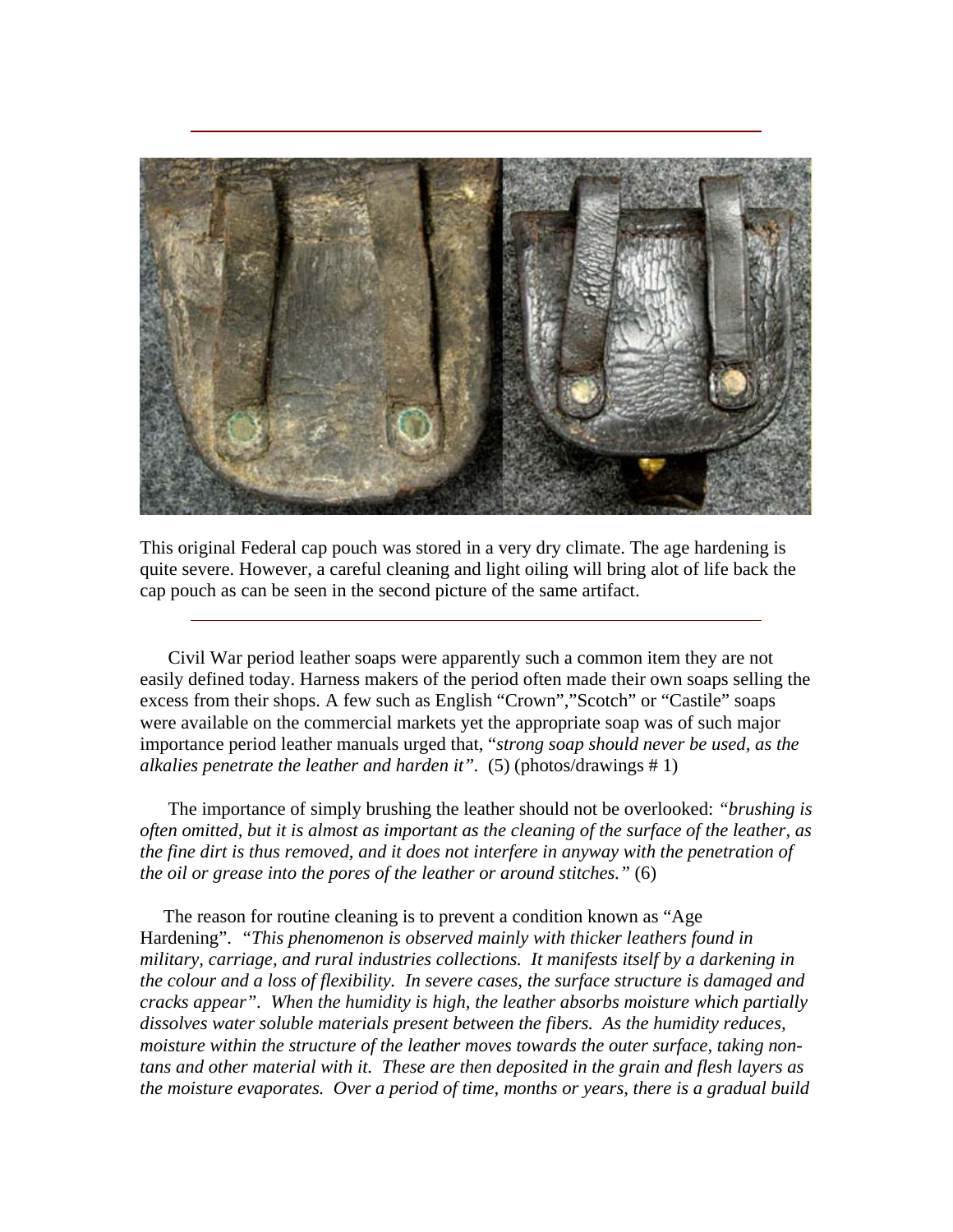*up of material in the surfaces layer. This physically restricts movement of the fibres, particularly in the grain surface."*(7)



Age hardening: This picture shows the severe cracking effects over time of the age hardening process. This is an original belt but if proper care and cleaning had been taken the cracking may have been prevented

 Age hardening as well as the wetting and drying effects from exposure to weather will attack thinner leather (accoutrements) too and eventually cause the grain surface to harden, crack and curl. Doing the recommended cleaning above will remove this build up of excess non-tans. Of course, a little oil will be removed at the same time and that is the reason for the crucial but judicious use of proper leather oils.

 Without question, the two largest issues of debate and myth regarding leather are the use of oils and water. The fact is, both are critically important to rejuvenate leather. Oil and water compliment each other to penetrate the fibers by changing their shape and the way they are packed in the leather itself. As they permeate the leather the fibers plump up and grow ever so slightly in length. This causes them to become less tightly packed and thus loosens the leather to become softer. Over oiling loosens the fibers too much which causes the leather to loose tinsel strength and actually makes it weaker. It also accumulates dirt and soils clothing. On the other hand if there is not enough oil to lubricate the fiber over time it will become stiff, brittle and break or tear. So there is a fine line between enough and too much oil and this is where the significance of water comes in.

*How to apply oil. The quantity of oil to be used can not be definitely prescribed. The leather should, therefore, be saturated with sufficient oil to be soft and pliable without excess sufficient to cause it to exude. In applying the oil the following general instructions should govern:*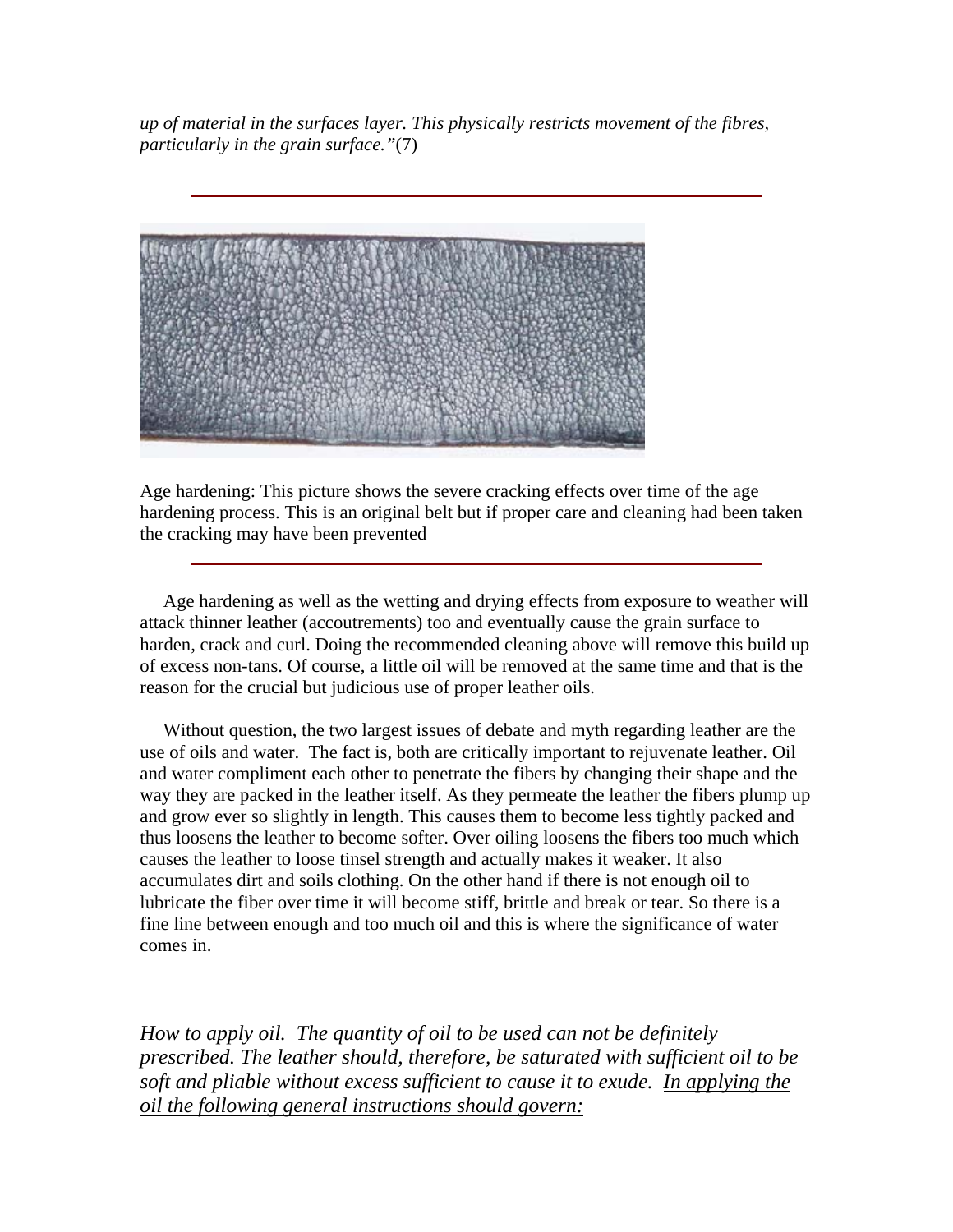- *A. The oil should be applied to the flesh side of the equipment where practicable when the leather is clean and still damp after washing (about half dry), because it penetrates more uniformly when applied from the flesh side, and when the leather is damp.*
- *B. The oil should be applied with an oiled rag or cotton waste by long, light, quick strokes---light strokes, so the pressure applied may not squeeze out an excess of oil; The endeavor should be to obtain a light even distribution.*
- *C. After applying the oil the leather equipment should be allowed to stand for 24 hours, if practicable, in a warm dry place. It should then be rubbed with a dry cloth to remove any unabsorbed oil."*(8)

 As one can see the use of water is equally important as oil. Water helps oil penetrate the leather fibers and prevents over oiling which can do as much damage as under oiling. This is the same way a tannery oils leather during the currying process. From another perspective, skin oils and water worked well for the cow's hide when still "on the hoof" so why not after being tanned?

 Now that we know that oil is important, what oil is best to use? For authentic applications, a look back to period records provide the answer. When it came to military leathers, most tanners liked to mix neat's-foot oil and animal oils (tallow), "*neat's-foot is undoubtedly the best, as it restores to the leather some of its natural properties, and therefore better assimilates with the fiber".... and fits it to take up a much greater quantity of tallow, which is, after all, the only real protection against the action of water."* (9) With properties of oil and a natural water repellent tallow alone was often a popular economic alternative to oil. However, neat's-foot oil although one of the more expensive oils at the time, was widely used due to its superior lubricating qualities. In fact, the use of neat's-foot oil was so important the Federal and Confederate ordnance manuals directed its application in the same manner as noted above and also required it be issued in battery wagons for use in the field. (10) (photos/drawings # 2)

 Routine cleaning with soap and the proper use of water and oils has long been thought the best way to maintain leather. Perhaps, the 1917 Cavalry Manual sums it up best, *"Saddle soap should be used to clean all leather....Should...leather be soaked by rain or by swimming they will not become hard if covered with a light coat of neat's-foot oil applied just before they dry out. Leather can be preserved for years by use of saddle soap*  and neat's-foot oil but once it becomes hard and cracked nothing will make it *serviceable."* (11)

 There is one other major myth that deserves to be dispelled. That is that neat's-foot oil rots stitching thread. The problem of thread rot is not the oil itself but the moisture trapped in the leather by the "over use" of the oil. The fact is, leather must breath. As air humidity rises and falls leather constantly takes up and loses moisture. As one adds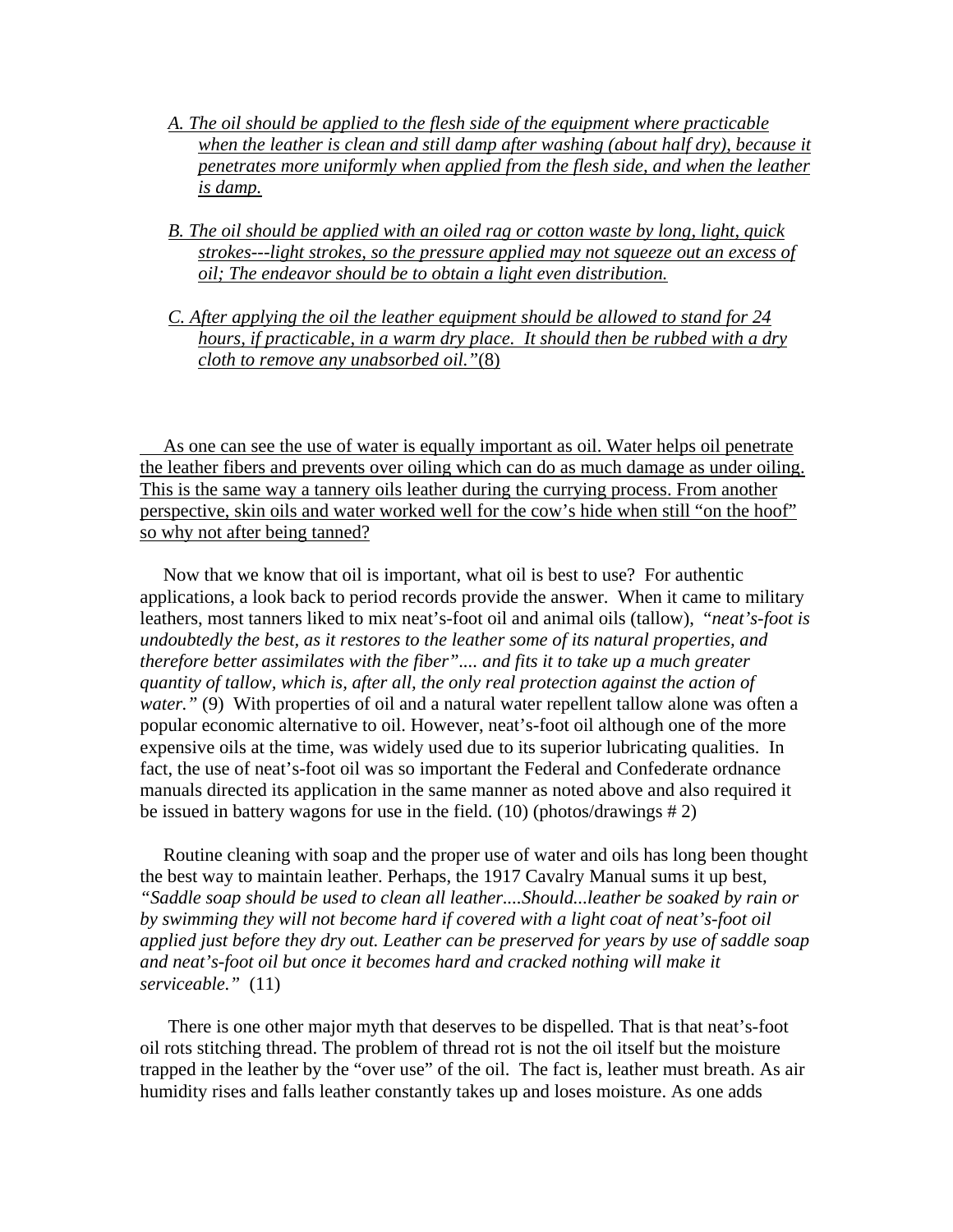excessive oil leather will loose its ability to breath until it gets so much oil that moisture is virtually trapped. Bacterial action from debris and the trapped moisture is what rots the thread. On the other hand if the correct amount of oil had been used this would not have happened. (12) On another note, oil does not make leather waterproof. Leather's ability to repel water comes from either the finish applied to the leather at the tannery (including tallow) or by applying a wax based product to seal the surface. Harness dressing or finishing waxes were important to penetrate, soften and seal leather to protect it from dirt and moisture. (13) While repelling water they still allow the leather to breath. Therefore, after a proper cleaning and oiling the application of a good, soft leather wax is an authentic and good idea.



The cracking on the grain of this cartridge box is caused by too much oil. The amount of oil introduced to this artifact is quite excessive and has caused the fibres to expand beyond what the grain surface can handle. Other ways over oiling can show up is when the grain actually tears itself loose from the fibre structure underneath it.

 Mold (fungi) is another problem encountered with leather especially when in storage. "*Tanners are only too aware, all skin based products are susceptible to attack by moulds. "Leathers may be destroyed if excessive mould growth is allowed to take place." "The large majority of fungi are only viable if there is enough moisture to support growth. It has been shown that is the relative humidity of the atmosphere surrounding the object is less than 65%, growth does not occur."* (14) There is always a fight with humidity especially for those that live in the South, but it is a fight that must be fought. The problem is a little mold in one spot will soon spread to all of your leather and eventually decay its surface. It will also return again without some preventative measures. However, the cure is easy. First, light is mold's enemy so exposure to sunlight will dry it out but to really get rid of mold a cleaning with white vinegar is a thorough solution.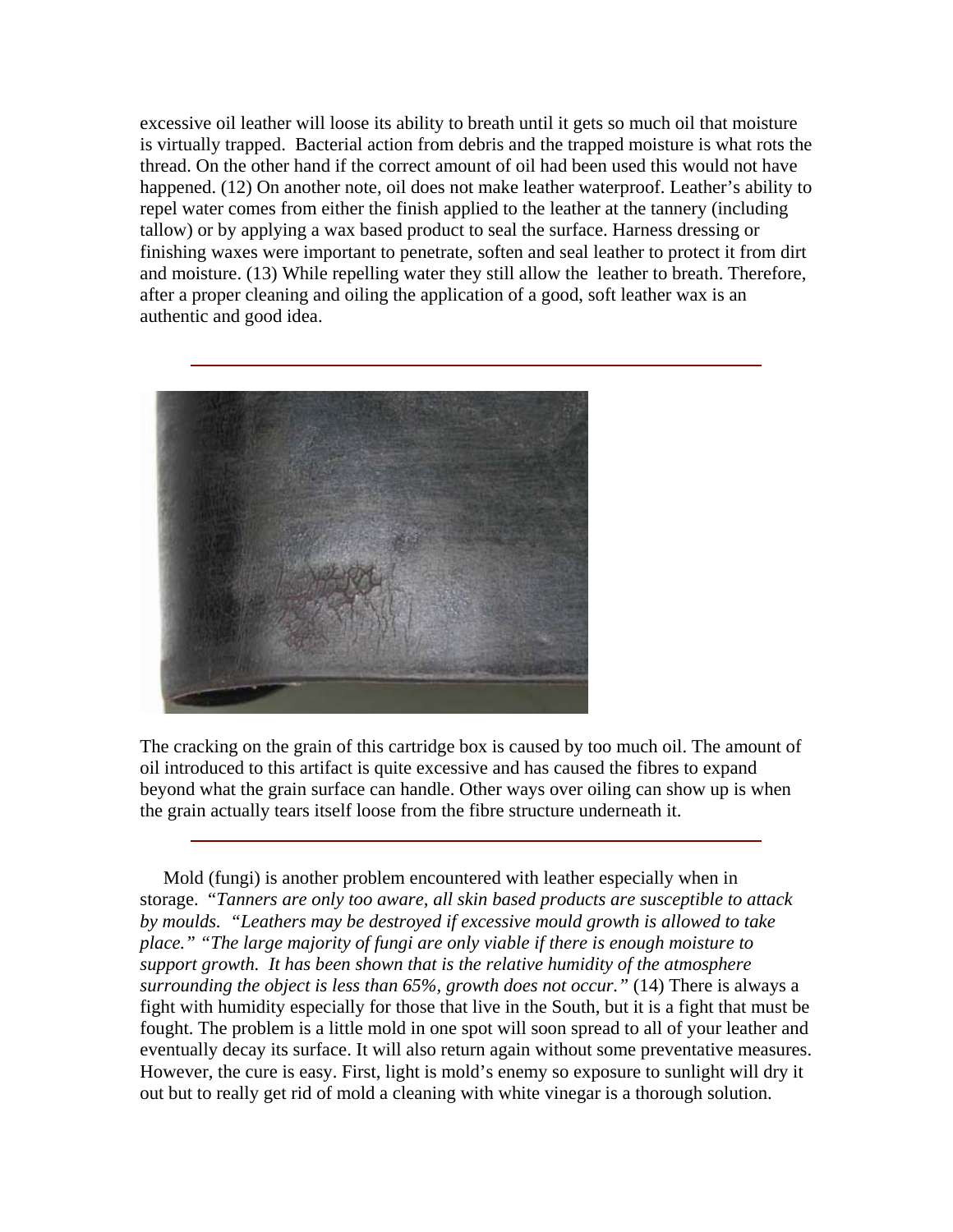Simply wipe the leather. The PH of vinegar will not hurt vegetable tanned leather since it's PH is about the same. There are also products on the market that help to prevent mold by natural additives that inhibit the growth in even the dampest of climates. With just a little care you can keep your leather from being green and fuzzy and possibly save it from destruction.



This box has mold on the leather. Mold is green, circular and spiders out. A little white vinegar will remove the mold.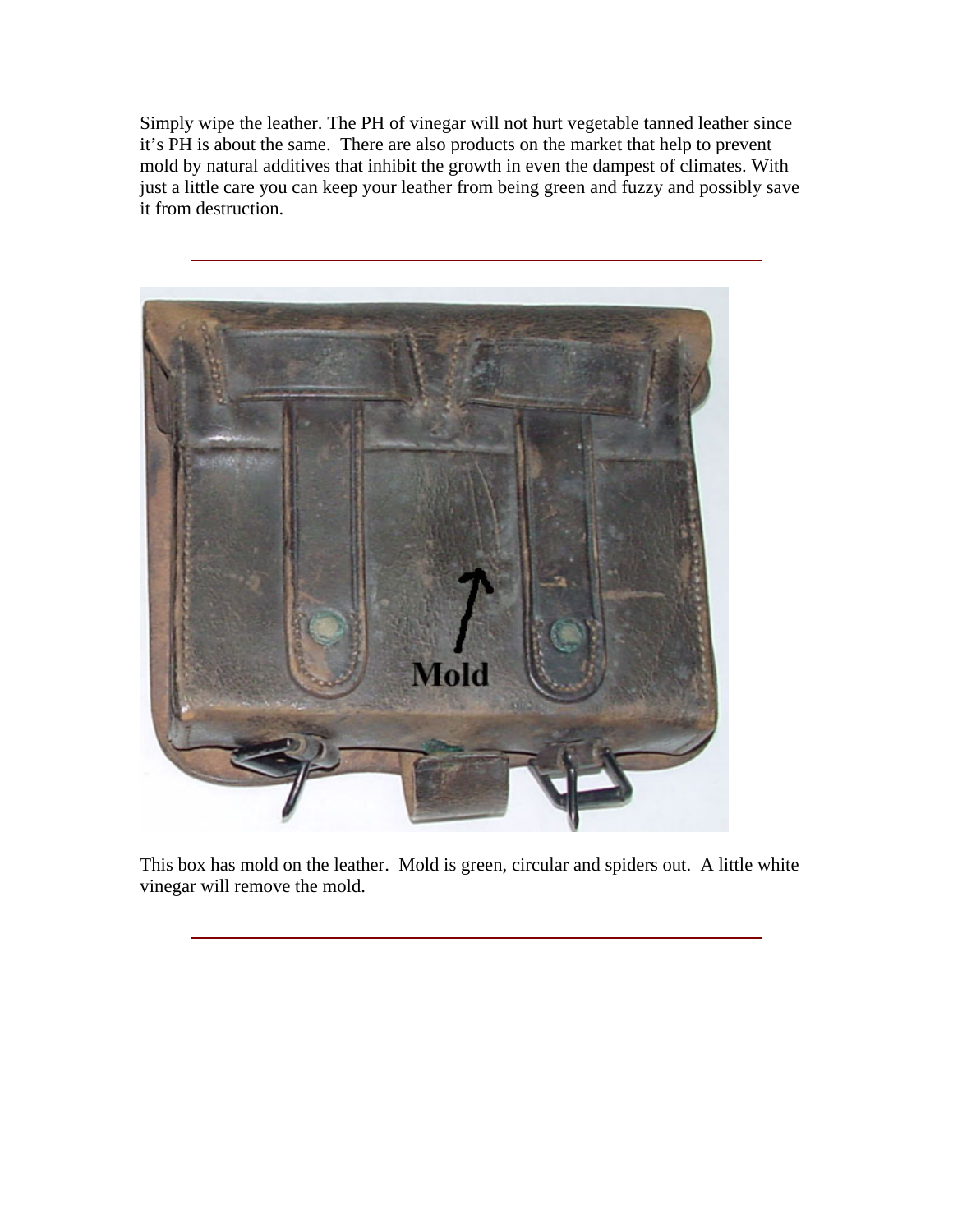

This is not mold but rather a heavy fat such as tallow that has returned to the surface. Called "spewing" this is caused by the over use of oils especially those containing mineral oil. English leather of the period and today were known for spewing. There is nothing wrong with the leather it is just the way English leather curriers do their work. Spew can be removed by simply wiping or buffing the fat away.

Sadly today we have lost some of our ancestors basic knowledge of leather care and even their values of thrift. While leather care in the mid-19th century was largely economically driven it was also simplistic. They may not have understood the chemical reasons for what they did but hundreds, perhaps thousands of years of experience told them what clearly worked. However, on a more realistic note the proper care noted above probably did not happen exactly as it should then nor, can it be expected to now. Nevertheless, if you want your leather equipment to be safe, to wear well, maintain its value and be authentic in your historical purpose then the "correct" leather care is more than just a fanciful or quaint ideal.

**About the authors:** Jarnagin and Knopp have co-authored several articles on Civil War leather. David Jarnagin of Corinth Mississippi is co-owner of C & D Jarnagin, the nation's largest manufacturer of  $18<sup>th</sup>$  and  $19<sup>th</sup>$  century military reenactment clothing and equipment. A passion for research in period leather tanning, dyeing, equipment manufacture and of course, handling thousands of artifacts has made David uniquely qualified in the subject of  $19<sup>th</sup>$  century leather processes and leather equipment.

 Ken R. Knopp, of Hattiesburg, Mississippi, is a Financial Advisor for Edward Jones Investments and the author of two books, *Confederate Saddles & Horse Equipment* and *Made in the CSA, Saddle Makers of the Confederacy*, as well as numerous articles about Civil War saddlery, leather and Confederate accoutrements.

AUTHOR'S THANKS: Go to...........Fred Gaede, Shep Hermann of Hermann Oak Leather Company, Doug Kidd of Border States Leather and Neill Rose.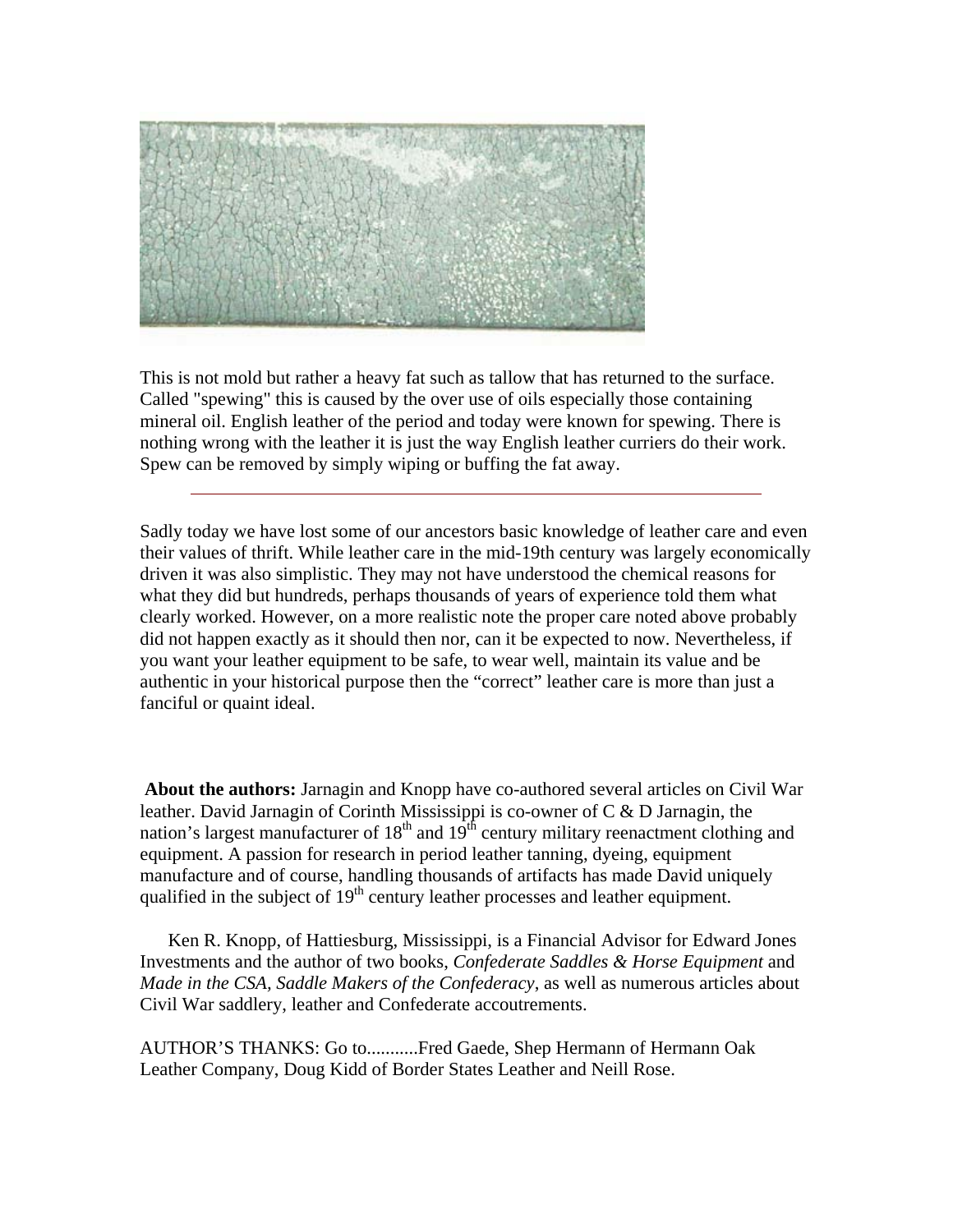## **FOOT NOTES:**

 1. *The Harness Maker's Illustrated Manual*, By W.N. Fitz-Gerald, New York, 1875 (what pg. 290.

2. IBID, pgs. 290-295

3. *Ordnance Manual for use of the Officers of the United States*, 3rd Edition, 1861. Reprinted almost verbatim for the Confederacy as the, *The Ordnance Manual for The use of Officers of the Confederate States Army*, First Edition, Richmond, Va. 1863, pgs. 328 and 337. List of contents noted in Confederate battery wagons and forges as from the following arsenals. Vols. 33,34,36, Augusta Arsenal; Vols. 32,101,3,4,6,7,36, 58,59 1/2,83 Macon Arsenal; War Dept. Collection of Confederate Records, Chapt. IV, Record Group 109; National Archives, Washington DC.

 *CS Storms,* North South Trader Magazine, Vol. 31, No. 4, (2005).Additional research on Federal contracts with firms of J.I. Pittman and C.S. Storms.

4. *Privates Manual*, by Major James A Moss, George Banta Publishing Co. Menasha, Wis., 1915. Pg 54-57.

5. *The Harness Maker's Illustrated Manual*, By W.N. Fitz-Gerald, New York, 1875*.* pgs. 291-292)

6. *IBID,* pgs. 291-292)

7. *Journal of the Society of Leather Technology,* Leather International, Vol. 90, January 2007, Sidcup, England, pg. 139.

8. Virtually the same process using both water and neat's-foot oil is described, albeit with more brevity, in the ordnance manuals. *Ordnance Manual for use of the Officers of the United States*, 3rd Edition, 1861. Reprinted almost verbatim for the Confederacy as the, *The Ordnance Manual for The use of Officers of the Confederate States Army*, First Edition, Richmond, Va. 1863, pg. 153

9. *The Harness Maker's Illustrated Manual*, By W.N. Fitz-Gerald, New York, 1875 pg. 325

10. *Ordnance Manual for use of the Officers of the United States*, 3rd Edition, 1861. Reprinted almost verbatim for the Confederacy as the, *The Ordnance Manual for The use of Officers of the Confederate States Army*, First Edition, Richmond, Va. 1863, pgs. 328 and 337.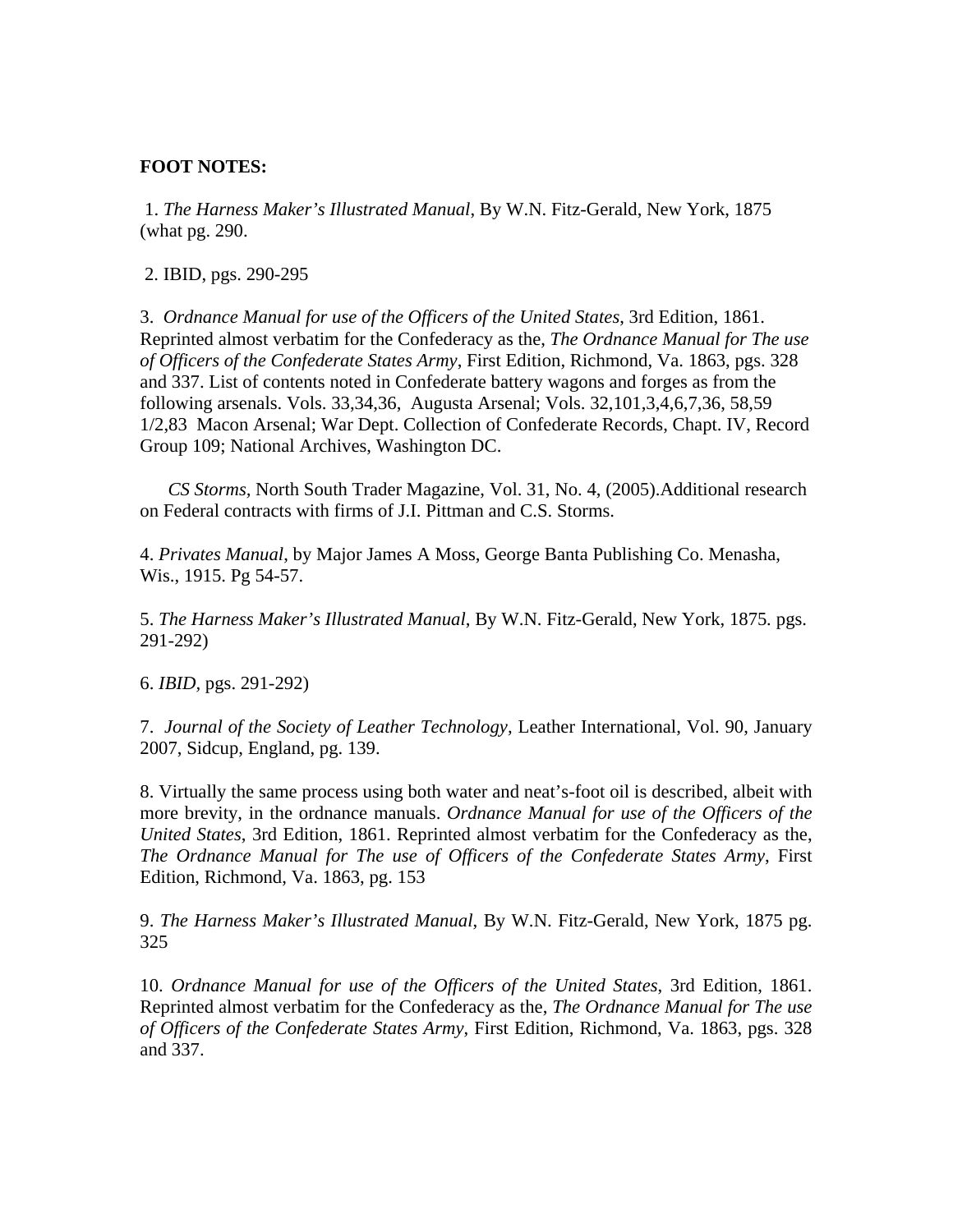Ordnance & Property Report for Forrest's Artillery Battalion, AAIG. Report, May  $20<sup>th</sup>$  -24<sup>th</sup>, 1864, at Tupelo, Nat'l Archives, War Depart. Collection of Confederate Records, R.G. 109, RGM 935, Roll 4.

11. *Manual for Non-Commissioned Officers & Privates of Cavalry of the Army of the United States.* War Dept. Office of the Adjutant General, Gov't Printing Office, Washington DC., 1917, pg. 29.

 12. Conversations by David Jarnagin with Shep Hermann of Hermann Oak Leather Company. The Hermann's have over 100 years of experience with leather tanning and employ leather chemists as a regular part of their research and development.

 13. Boot or belt pastes (sometimes called boot blacking) were a common commercial item. They were sold commercially and sometimes issued in the Federal army. *French Uniforms, Clothing & Equipment in the Union Army*, Part 1. By Don Troiani. North South Trader Civil War, Vol. XXVI, No. 2.

 14. *Journal of the Society of Leather Technology,* Leather International, Vol. 90, January 2007, Sidcup, England, p.138

Text box about soaps

Prior to the Civil War leather care products were sold commercially but were also routinely made at home or by local tanneries and harness shops then sold to the public. After the war an explosion in the commercial catalog saddlery and harness business created an equally large expansion in the sale of their care products including soaps, oils, dressings, dyes, blacking, polishing pastes and waterproofing agents.

 Period leather soap recipes included variations of natural ingredients such as lye of potassa, tallow, whale or cod oils. Two very popular soaps of the Civil War period were imported from England -"Crown Soap" (British patented soap) and "Castile Soap" (made from vegetable oils).

 Period leather oils were commonly called "Harness Oil" or simply "Leather Oil". Variations of Cod Oil, Caster Oil and of course, neat's-foot oil were considered as the best by tanners at the time. Neat's-foot oil: The word "neat's" comes from the old English word for "cow". "Foot oil" comes from the animal by products that are used to make the oil. In the rendering process to make neat's-foot oil hooves taken from slaughtered cattle, sheep and other animals are boiled multiple times for long periods with the resultant liquors and oils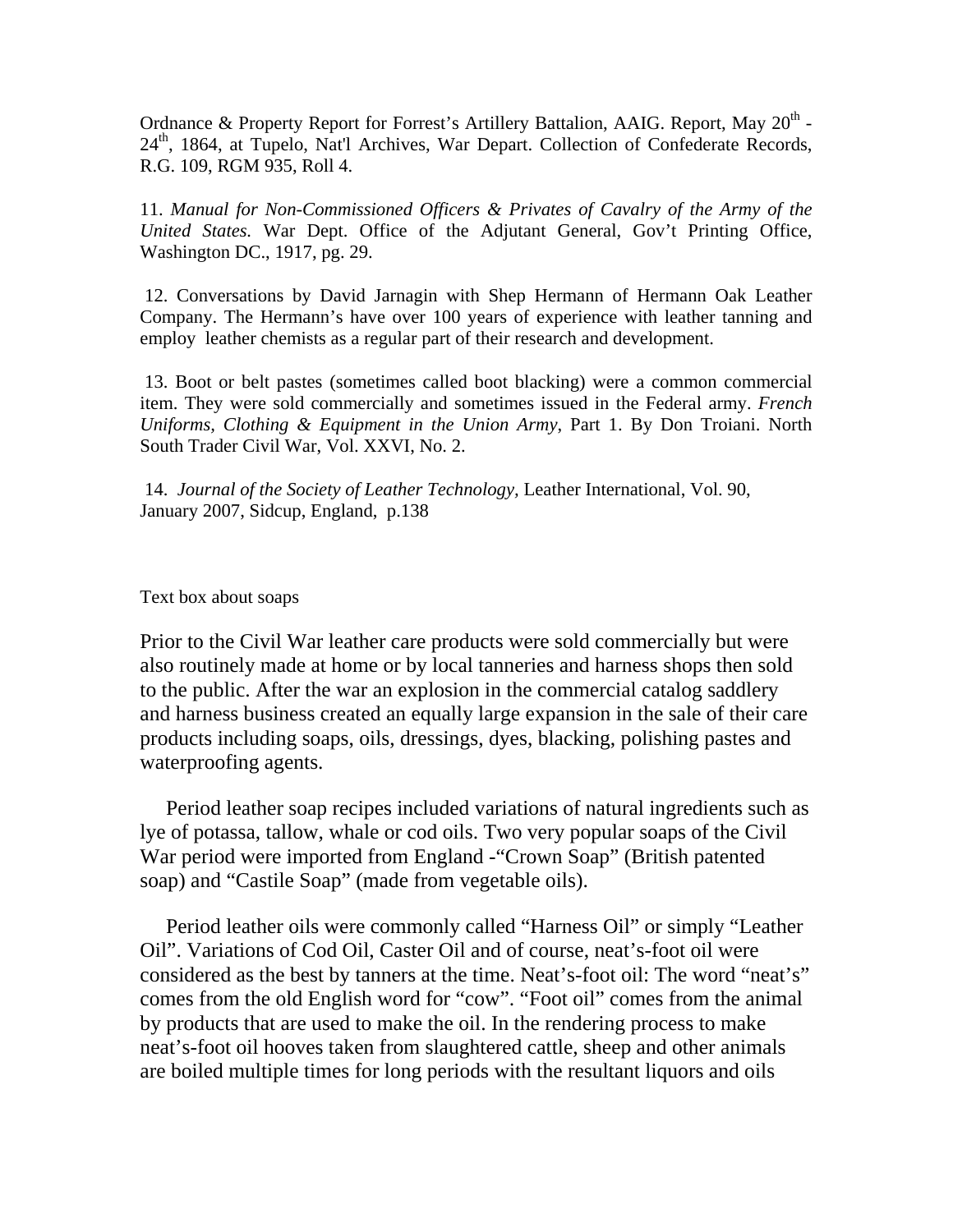skimmed off as a leather lubricant. Interestingly, the heaviest of these rendered oils were used not as a penetrate but to water proof leather.

 "Tallow" was simply by-products of animal fats. Different animals required diverse rendering processes that yielded tallow of varying consistency, quality and uses. Tallow was also sold commercially and often used as an additive with or as an economic alternative to neat's-foot oil.

 Harness or leather dressings of the period made for black and russet leather were called "Harness Dressing", "Leather Polish", "belt paste", "boot paste", "dubbing" or simply "blacking". They were variously used to penetrate, soften and seal the leather for protection. Their ingredients included waxes, tallow, various oils and, for black leather- lamp black.

 Iron buckles and hardware coming in contact with leather were japanned or tinned for good reason. In the tanning process iron mordants are used to interact with the natural tannin agents in the leather to turn it black, hard and brittle. Therefore iron hardware had to be japanned or tinned to protect the leather and to prevent rust. The Federal and Confederate ordnance manuals directed that iron parts that are not so protected, "*or from when the coating is rubbed off, are greased with tallow."* 

## **STEPS TO "AUTHENTICALLY" AND "CORRECTLY" CARE FOR LEATHER**

 NOTE: The following steps are for modern "using" leather. Caring for artifacts or collectible leather is a completely different process. We DO NOT recommend you apply these ingredients or methods to artifacts or collectible leather. You may cause your artifact great harm. The following authentic products and methods can be used for all reenactor leather but especially for horse equipments that are exposed to the harmful effects of sweat.

1. The first line of defense in caring for your leather is to **USE IT**! Using your leather flexes the fibers and allows it to breath.

2. After each use brush your leather with a soft brush to remove embedded dirt then wipe down with a damp cloth.

3. Every few months unbuckle and take apart your pieces for a thorough cleaning using a damp sponge or cloth with natural leather soaps applied as noted above. Allow to partially dry. Note: Use only natural soaps. Most of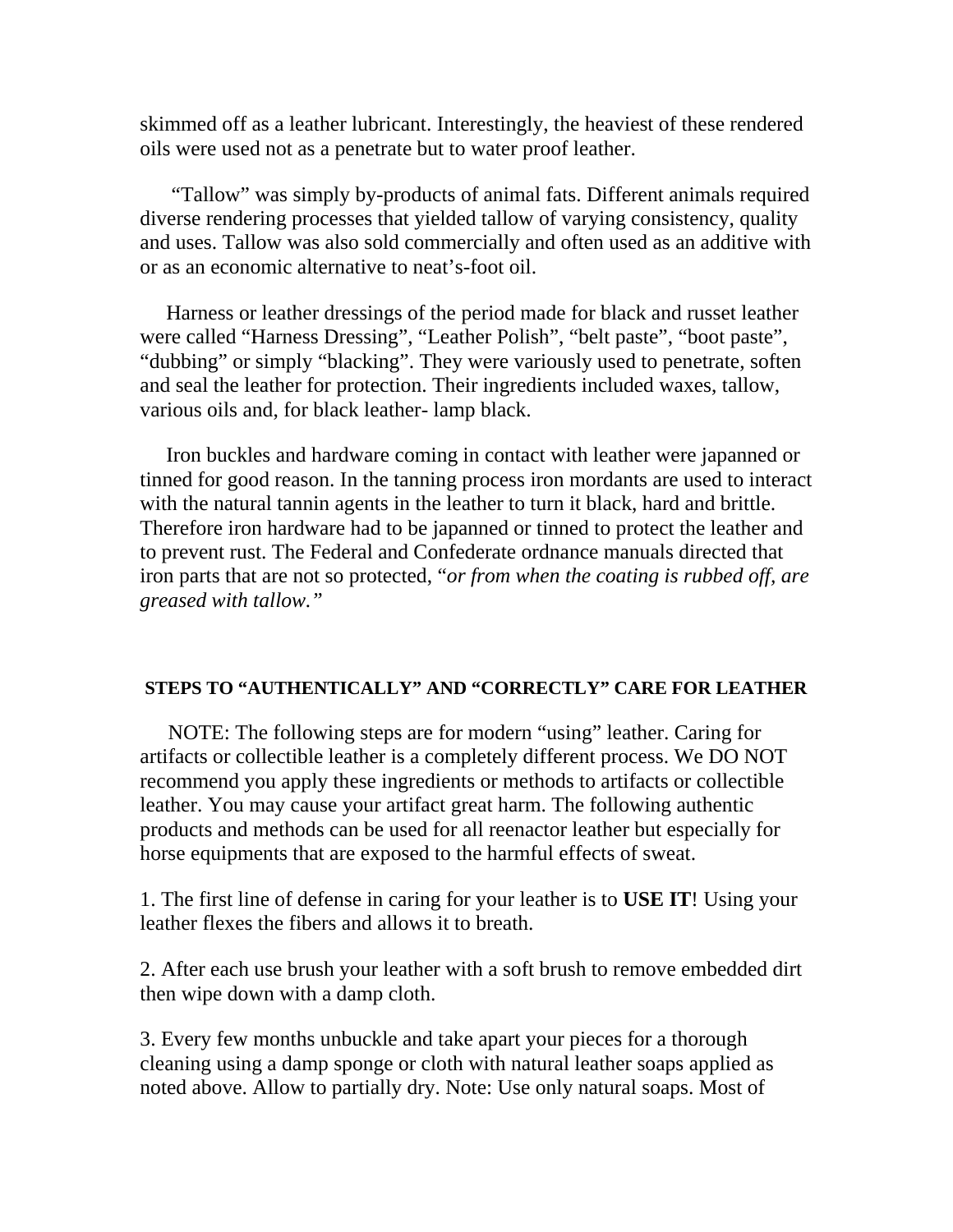today's saddle soaps contain petroleum based "glycerine" that are both unnatural and have potentially harmful long term effects to leather.

4. With the leather still damp apply a light coat of oil being careful not to saturate your leather. Rub with a woolen cloth. Allow the oil to soak in then wipe off the excess. Beware: Most modern leather lubricants contain petroleum based distillents. Over time, petroleum products turn into a solvent that will actually de-tan leather. Only natural products are therefore recommended. Those containing natural and authentic ingredients such as tallow, Cod oil, lanolin, lard and of course, neat's foot oil are best. If you use neat's-foot oil be sure to use "pure" neat's-foot oil rather than "neat's foot oil compound" which contains mineral oil. Immediately after removing the excess oil apply a coating of warm tallow or other animal grease. Gently rub into the leather with a woolen cloth. Let stand for a few hours then wipe off the excess.

5. Finish by "sealing" the leather with tallow or a good natural, wax-based "dubbin" or dressing. Then buff to a smooth shine.

6. Storing your leather: Leather is best stored at 50% humidity and 70 degrees.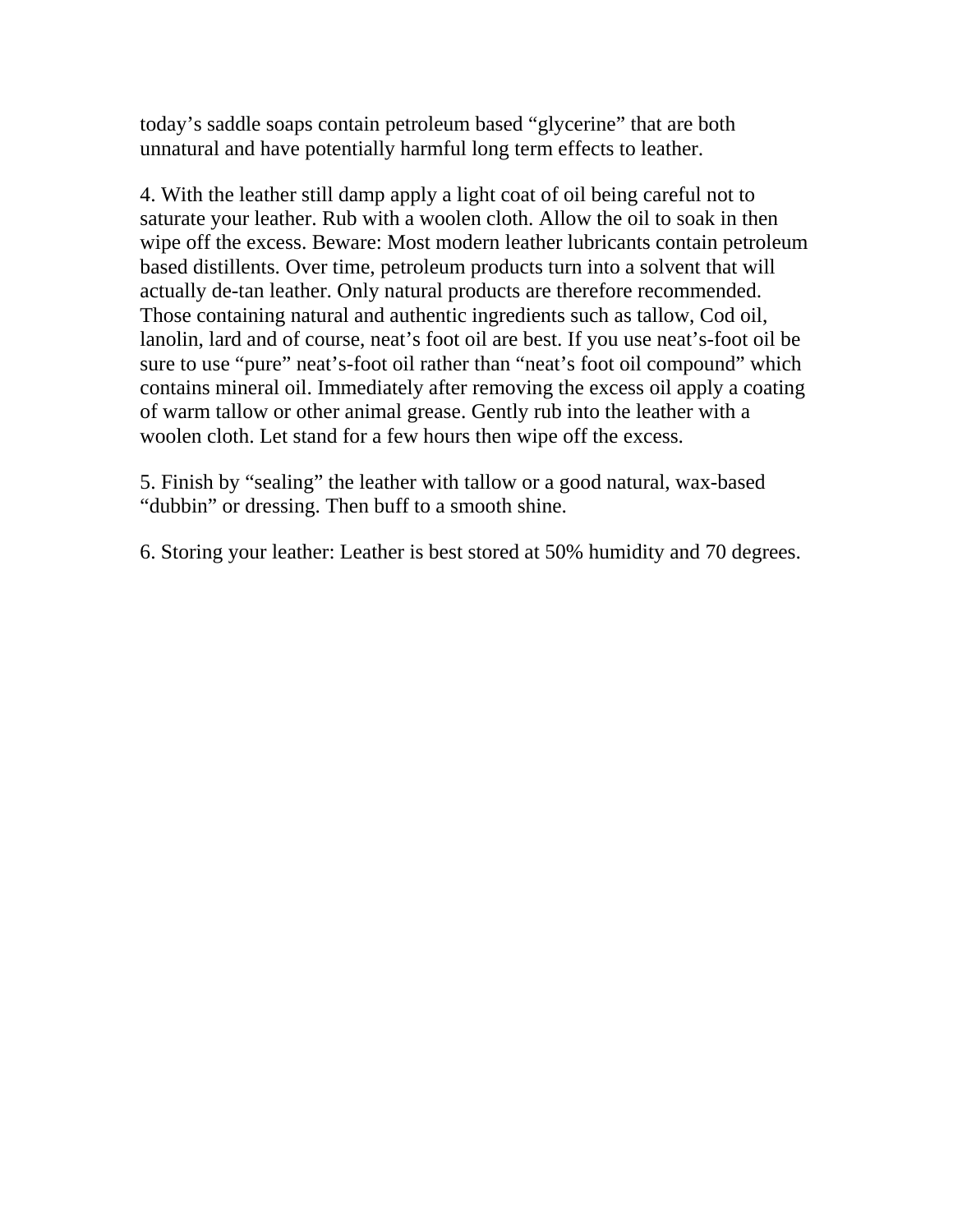PHOTOS: (Note: all drawings courtesy original catalogs of : Moseman's 1890's Illustrated Catalog of Horse Furnishings, D Mason and Sons 1880's catalog, Perkins Campbell & Co. catalog of 1888.

Except for drawings #'s 1 and 2, use all other photos and drawings where desired.



----------------------------------

English Crown soap by the jar and "Castile" soap by the bar. Both were popular Civil War period commercial soaps.

Neat'-foot oil goes back centuries. Gladdings was established in 1875 as a commercial supplier of all kinds of common household use oils such as castor, sperm, axle oils and witch hazel. D. Mason & Son's was a large catalog company in Birmingham England dating back to at least 1870. Like most items in their catalog they branded neat's foot oil as their own with this decanter.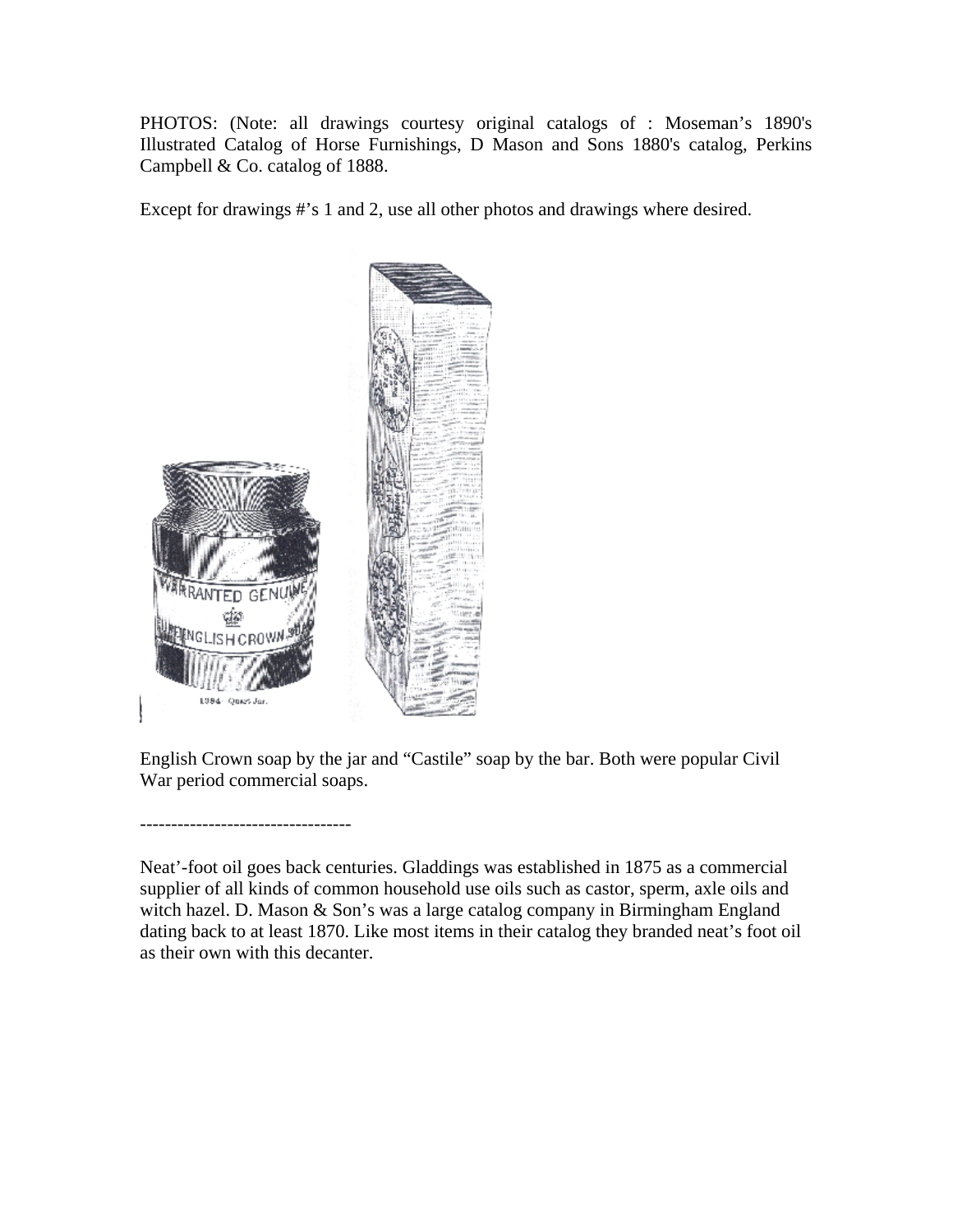







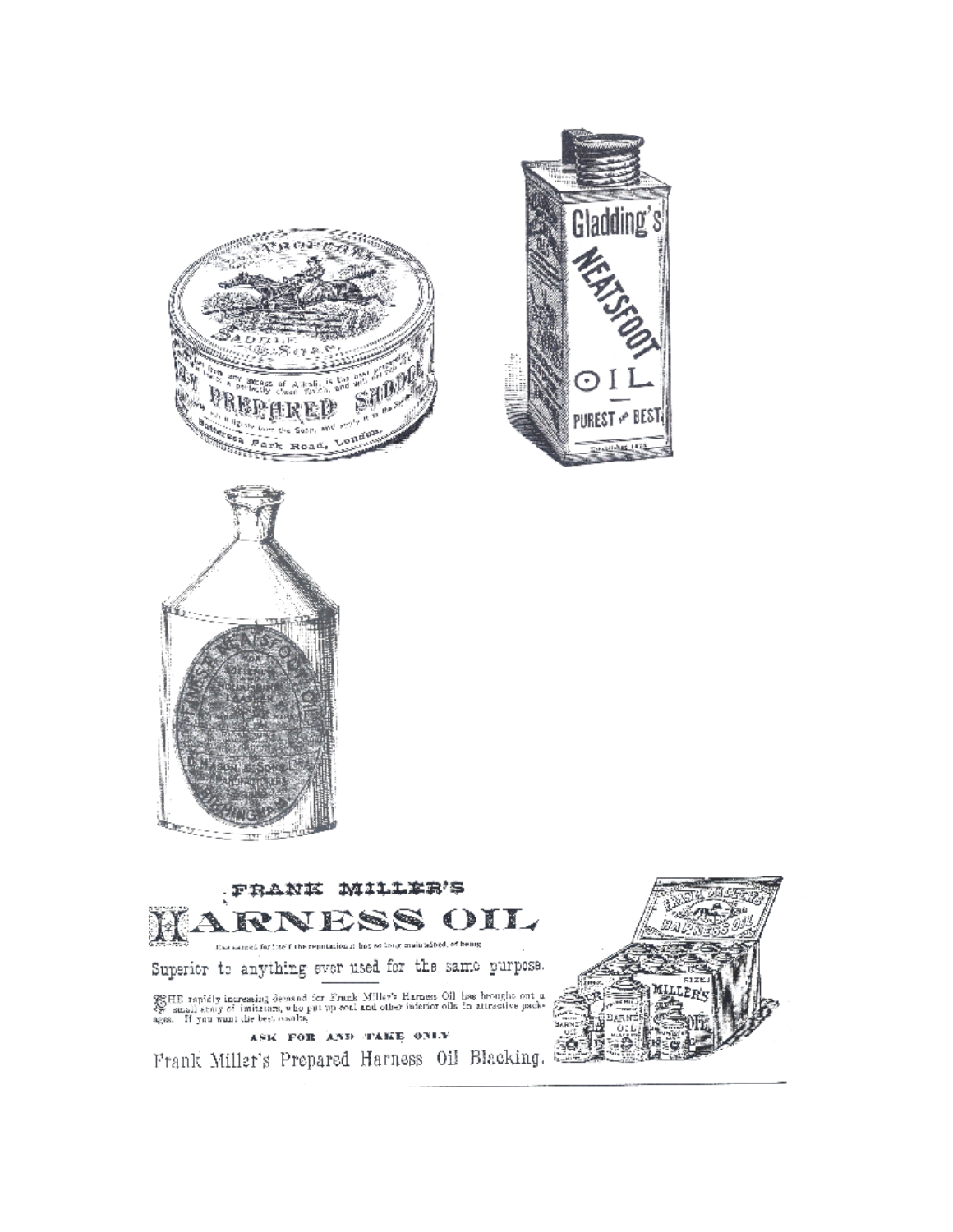Frank Miller & Son's of New York City was established in 1838. By the 1880's their leather care products were sold all over the U.S. and Europe.



Colgate & Company was established in New York City in 1806 as a maker of soap, candles and starches. It was the precursor of today's Colgate Palmolive Company.